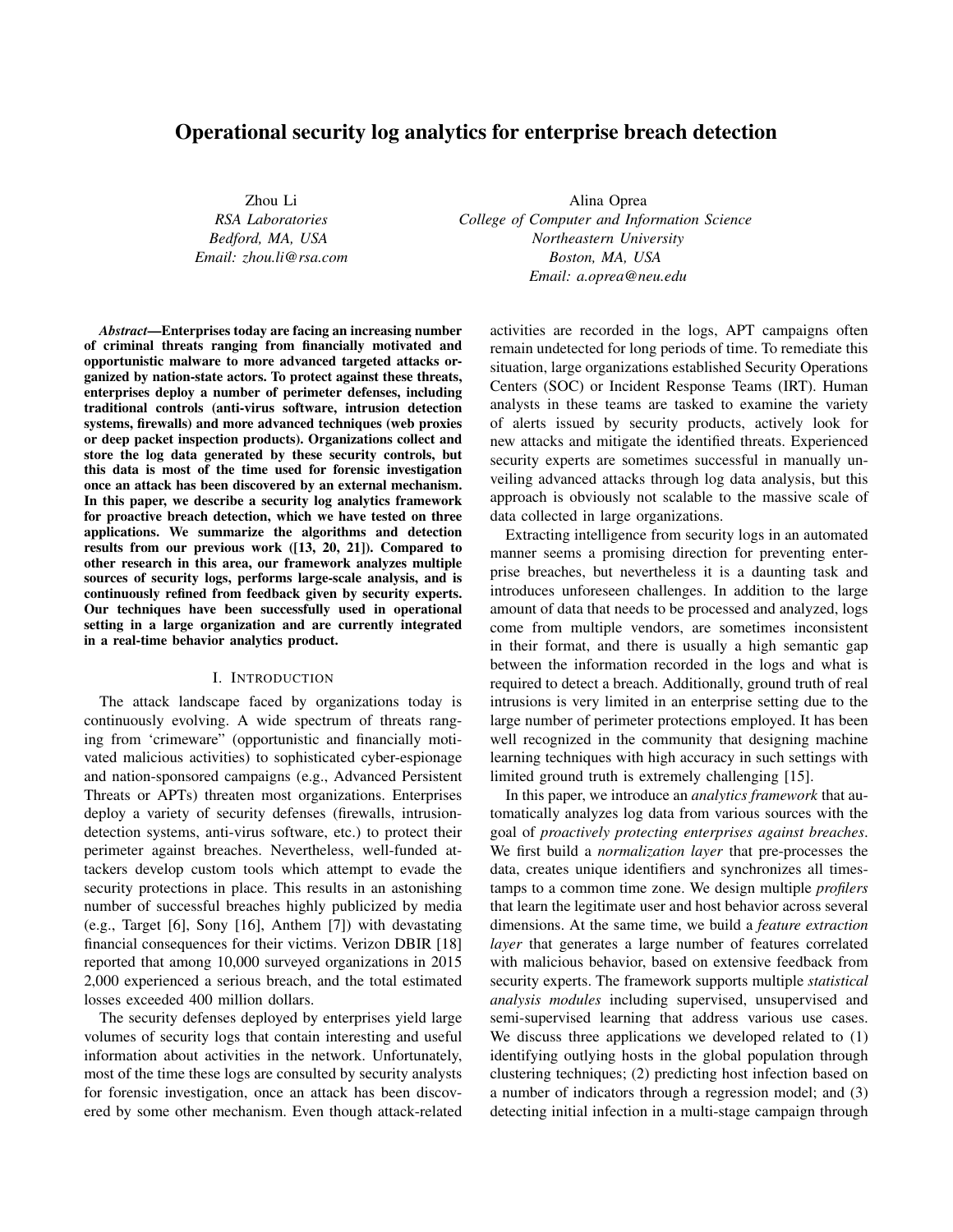

Figure 1. Typical configuration of enterprise networks.

applications of graph mining techniques.

Our techniques have been successfully deployed in production at EMC and identified hundreds of new attacks, overlooked by existing defenses. Based on feedback from security experts from EMC's Critical Incident Response Center (CIRC) related to our system design and investigation of produced incidents, our framework has been continuously refined to account for new attack patterns and new sources of data. We describe here the design of the analytics framework, and summarize the algorithms and results from our previous work [13, 20, 21].

#### II. BACKGROUND AND CHALLENGES

Enterprise networks. Figure 1 shows a common architecture of enterprise networks deploying network-level defenses (firewalls, web proxies, VPNs, etc.), as well as host-based technologies (anti-virus software). Enterprises collect a wide range of logs generated by these various devices, including *web proxies* that log every outbound HTTP and HTTPs connection, *DHCP servers* that log dynamic IP address assignments, *VPN servers* that log remote connections to the enterprise network, *Windows domain controllers* that log authentication attempts within the corporate domain, and *antivirus software* that logs the results of malware scans on end hosts. These logs are typically stored in a commercial security information and event management (SIEM) system.

Challenges. Building security analytics algorithms for proactive breach detection using enterprise security logs is challenging. Most previous works that have successfully applied machine learning in security settings performed experiments in controlled environments, in which finergrained data collection (system calls or process execution) is enabled and detailed ground truth information on malicious files or infected machines is available. In contrast, security products in enterprises record events with less detail and various formats, are configured by multiple vendors and



Figure 2. Volume of log data in a month.

are sometimes inconsistent in the information they record. We elaborate on the specific challenges encountered in our environment below:

*Massive data.* The security logs generated in large organizations are massive in scale. As an example, the enterprise of our study has 120K machines widely distributed geographically and generates on average 2TB of security logs daily from 24 different types of security devices. The web proxy logs include on average 600K distinct external destinations (domain names) and 10 million distinct URLs daily, reaching 24TB in a month. Figure 2 shows the volume of log data for the most prominent device types. Timely detection of critical threats in our framework requires efficient data-reduction algorithms and strategies to focus on security-relevant information in the logs.

*Inconsistencies and semantic gap.* The logs yielded by different security products are usually recorded with vendorspecific formats, are sometimes inconsistent and experience high semantic gaps between the information recorded in the logs and what is needed for attack detection. As an example, most web proxies record *source IP addresses* of endpoint machines, but most organizations assign the IP address space dynamically through DHCP. In these cases, DHCP logs could be used to obtain the *host name* in a proxy log, but correlating different log types in a distributed organization is not immediate as collecting devices use different configurations and time zones.

*Limited ground-truth information.* In contrast to experimental networks in which malware samples can be run for data collection, in enterprise settings there is limited information on malicious activities available for analysis. Perimeterdeployed defenses block a variety of known threats (such as variants of well-known crimeware attacks). As a consequence, we need to work mostly with unlabeled data, which is the most challenging scenario for designing highly accurate machine learning algorithms. Moreover, manual investigation needs to be performed for validating new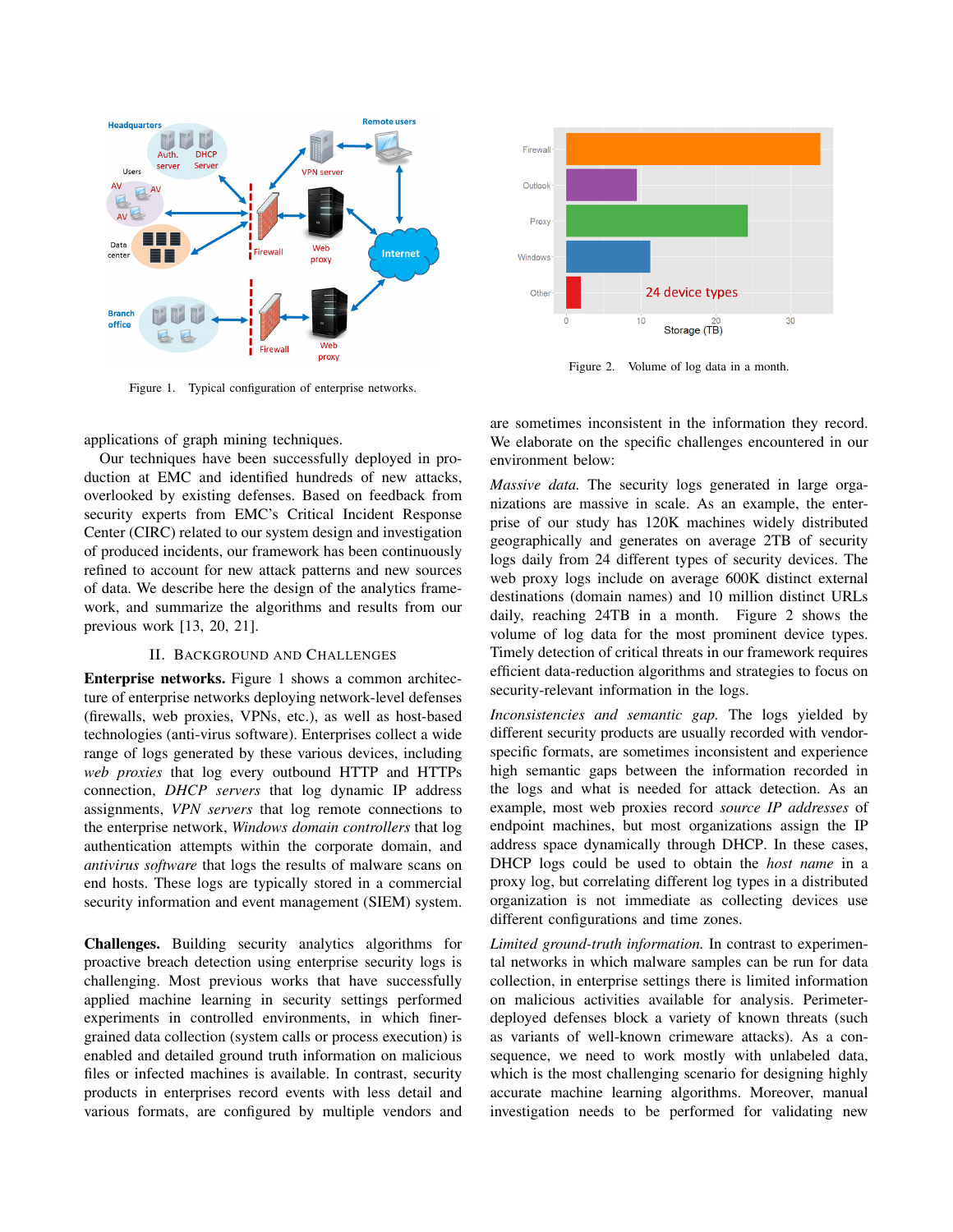

Figure 3. Analytics framework.

findings, and this imposes strict requirements on reducing false positive rates.

Insights. Given all the above challenges and the difficulty of making machine learning successful in operation settings [15], how can we overcome these obstacles and proactively detect enterprise breaches with high accuracy and limited false positives? Here are our main insights:

- To address the massive data challenges, we *profile different aspects of user behavior over time* and obtain a baseline of their legitimate activity. For example, we profile the legitimate network traffic to determine common, popular destinations visited by users. Then we focus on *unpopular destinations* (visited by a small number of users) and *new destinations* (not visited before by any user), since they are more suspicious.

- To solve the semantic gap issue, we normalize all timestamps to a common time zone and create unique identifiers for hosts and users. This normalization enables the *accurate correlation of multiple sources of data*.

- To overcome the machine-learning challenges, we use the *domain knowledge of security experts* in the incident response team at EMC (referred to as CIRC) for extracting features highly correlated with malicious activities. We use a number of generic features indicative of malicious activities, but we are in the unique position to derive features *specific to an enterprise*, where most users have common software installations. For instance, most user-agent (UA) strings in an enterprise have a large user base, and therefore unpopular UAs are suspicious in this setting.

- To compensate for limited access to labeled data, we use anomaly-detection techniques such as clustering and outlier detection, as well as semi-supervised learning methods such as graph inference and community detection. We present applications of these techniques in the next section.

# III. SYSTEM DESIGN

We developed a multi-layer analytics framework that processes multiple sources of data and supports a variety of machine-learning algorithms for proactive breach detection. An overview of our architecture is given in Figure 3. We would like to highlight that our system was deployed in production at EMC, a largely distributed organization with 60,000 employees and identified many threats overlooked by existing defenses. For a period of more than a year, we generated prioritized alerts for the EMC CIRC and got feedback from security analysts that helped us refine our system. Additionally, some components of this framework are currently being integrated in behavioral analytics modules of RSA's products. We give first an overview of our framework and then elaborate different components below.

Overview. As illustrated in Figure 3, our framework analyzes the log data produced from different products (e.g., web proxies, DHCP, VPN, domain controllers) stored in a centralized SIEM repository managed by enterprise IT. Our first task is to perform data pre-processing and normalization, so that all hosts have unique identifiers and all timestamps are under the same time zone. We then build a suite of behavior profiling modules for obtaining a baseline of legitimate behaviors across multiple dimensions. At the same time, we build a feature extraction layer in which we use internal data sources as well as external ones (e.g., domain WHOIS) to extract features highly correlated with malicious activity. Feedback from security experts in CIRC has been extensively used for the feature extraction layer. We implement different statistical analysis modules, based on supervised, semi-supervised and unsupervised learning to support different applications. Each module generates a list of prioritized alerts, enriched with contextual information, that are investigated by human analysts.

Data pre-processing. In a globally distributed enterprise, log-collection devices record timestamps differently according to their configuration. They could use local time zones, UTC, or some other representations. As a result, the associated logs could bear inconsistent timestamps and have to be normalized before being used in analytics applications. We found most collection devices not reporting their timezones, therefore we normalize all timestamps into UTC through the following approach. We inspect the timestamps of the logs tagged by the local device and the timestamps of same logs tagged by the central SIEM (which is configured in UTC timezone). Then, we compute the difference between these two set of timestamps and use the value representing the majority of logs as the timezone difference to UTC. This process is repeated regularly to account for daylight savings and other geographical factors. Finally, all logs are corrected using the inferred timezone difference. More details of this approach can be found in [21].

As described in Section II, source IP addresses commonly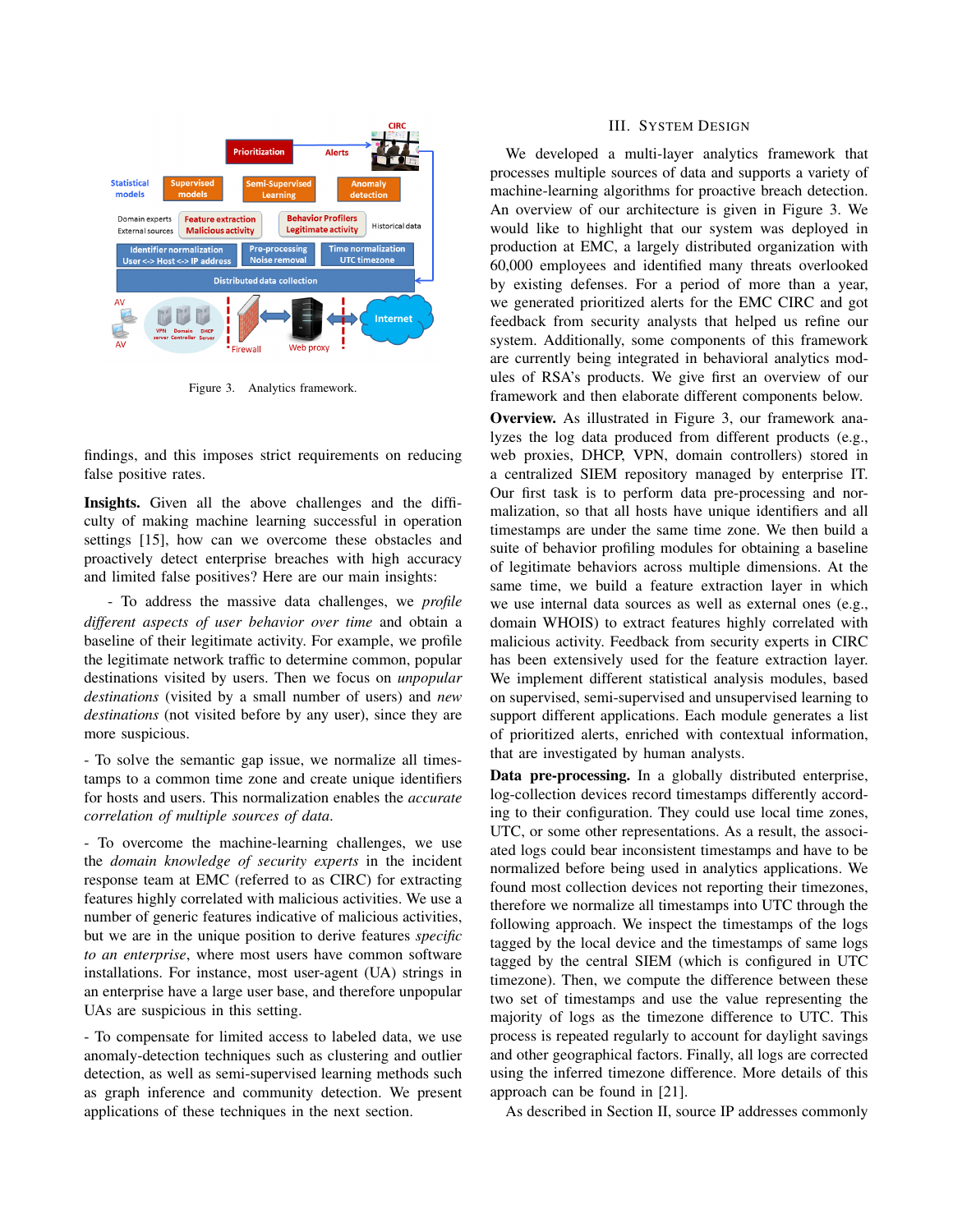logged by network appliances have to be converted to host names. We tackle this problem by leveraging complimentary data sources. Particularly, we first analyze the logs from DHCP and VPN servers to create IP-to-host bindings for hosts with dynamic IP addresses. Next, we create bindings for hosts using static IP addresses. We retrieve all source IPs seen in enterprise (denoted by  $A$ ) and the dynamic IPs recorded in DHCP and VPN logs (denoted by D). The static IP addresses can be derived by computing the set difference  $S = A - D$  and we perform reverse DNS lookup using S to create the bindings for static hosts. The host name associated with each log entry can be identified by leveraging these bindings (details also elaborated in [21]).

Legitimate activity profiling. We implement a number of behavioral profiles that capture different aspects of legitimate activities on the network. The profiles are built from historical data (the organization keeps three months of historical data at any time), and then continuously updated to account for concept drift. Some examples of profiles we implemented are: the external destinations (i.e., domain names) visited by users, the user-agent strings employed by various enterprise hosts, applications installed on end hosts, users' typical working hours, users' login patterns to internal machines and servers and users' VPN activities. We design compact data structures for these profiles (e.g., aggregating domains and timestamps per host) to allow loading them into memory for fast processing.

Analytics applications. We build multiple analytics applications for proactive breach detection. We provide more details on three of them that leverage different machine-learning algorithms. First, we designed Beehive, a system that detects outlying hosts with widely distinguishing behavior than the majority of host population. This application is completely unsupervised, and we use *Principal Component Analysis* (PCA) for dimensionality reduction and a clustering algorithm applied to network-traffic features, to successfully detect a number of crimeware activities and policy violations (see Section IV-A). Second, we build a predictive model that leverages a variety of features from network traffic, user demographic information and VPN activity, to predict when a host machine becomes infected by malware. This system uses labeled data from anti-virus systems deployed on enterprise machines, and is based on a supervised logistic regression model (see Section IV-B). Lastly, we address the problem of detecting communication with malicious destinations during the malware delivery or command-and-control (C&C) stages in a multi-stage attack. We use techniques from graph theory based on belief propagation, in combination with regression models, to detect small communities of infected hosts and malicious destinations. Our techniques successfully addressed the LANL *APT infection discovery using DNS data* challenge [3] and identified hundreds of unknown enterprise infections (see Section IV-C). In current work, we are developing other algorithms for detecting different stages of an attack lifecycle, e.g., C&C communication, lateral movement and data exfiltration, and plan to get a comprehensive view on an entire attack campaign.

Enrichment and reporting. In all our applications, we prioritize the detected incidents and enrich the alerts with contextual information when presenting them to CIRC analysts. Based on experts' feedback, we add information from external data sources (e.g., WHOIS, ASN), other internal data sources (e.g., organization chart or endpoint reports), and AV/Blacklists labels (e.g., trojan, adware). This information is helpful to analysts to perform quick incident triage as the number of alerts greatly exceeds the capabilities of human analysts. In addition, our system takes the results of investigation from analysts into account to tune the system parameters, include new features and experiment with new learning methods.

# IV. ANALYTICS APPLICATIONS

In this section, we summarize the algorithms and results from three analytics applications for identifying hosts exhibiting outlying behaviors, predicting malware encounters on hosts and detecting malicious external communications during the delivery and C&C communication phases in a multi-stage attack.

# *A. Outlying host detection*

For generating reports of anomalous host behavior relative to the entire host population, we design a system called Beehive [21], based on unsupervised learning methods. Beehive is the first system we are aware of that extracts meaningful intelligence from different sources of security log data in an enterprise setting and identifies unknown malware infection and policy violations. Our main insight is that hosts in an enterprise network are constrained by company policies and employee job functions, and exhibit more homogeneity than those on the open Internet. Beehive focuses on monitoring the behavior of dedicated hosts, which are machines utilized by a single user (and does not consider machines or servers that are shared among users – since those tend to experience different behavior).

For identifying hosts with anomalous activity, we extracted 15 features from four categories from web proxy logs as follows:

1) *Destination-based features.* We are interested in identifying hosts that communicate with *new external destinations* that have not been previously contacted by other hosts in the enterprise. Such obscure destinations have higher chance of being controlled by attackers (e.g., participate in malware delivery infrastructures or act as C&C centers) than the popular, common destinations visited on a regular basis. To identify the new destinations, we build a history (or profile) of external destinations contacted by internal hosts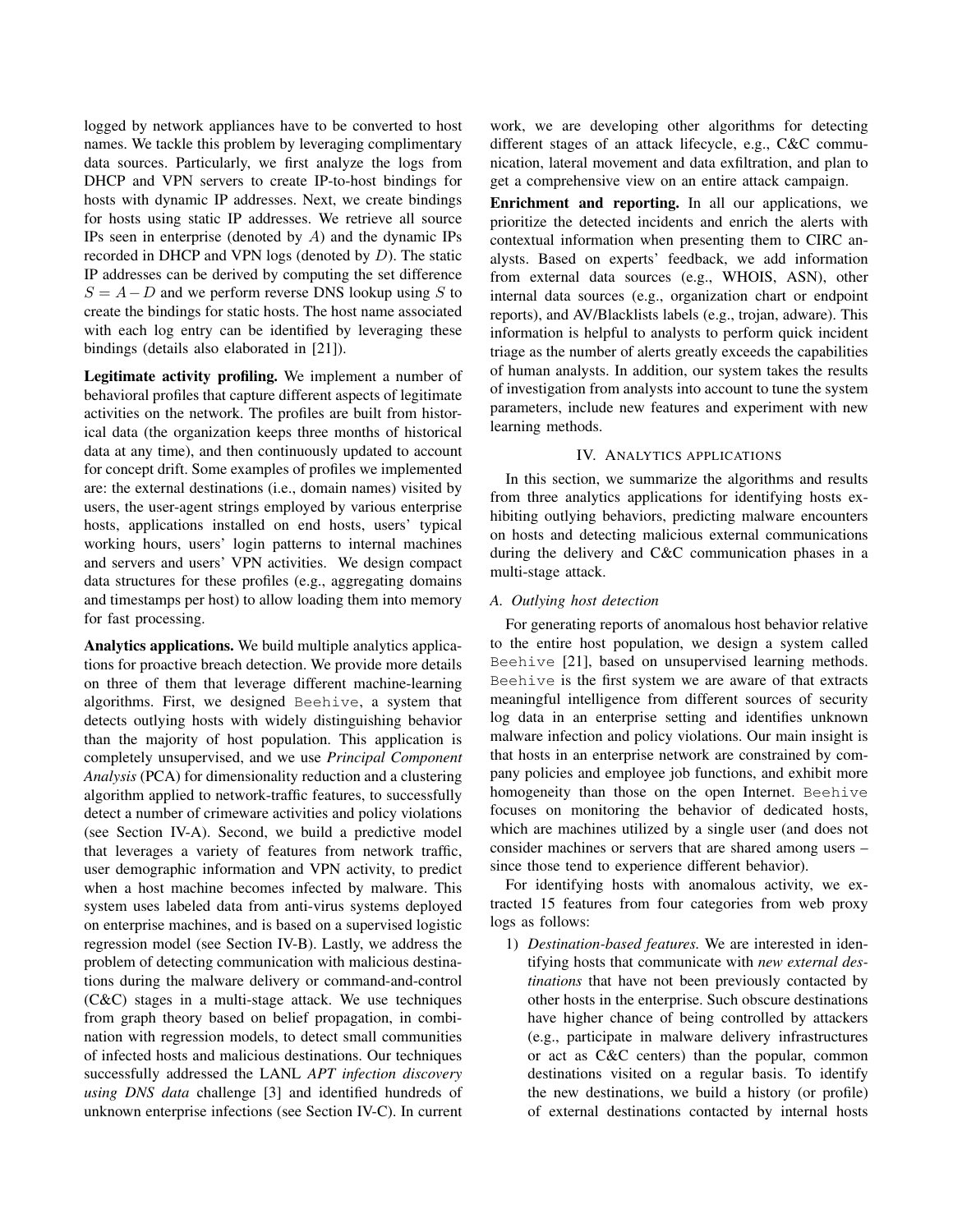over time. We had to employ techniques such as custom whitelisting and domain folding to keep the history size manageable. We are also interested in unpopular external destinations that are *raw IP addresses*. These might indicate suspicious activity, as legitimate services can usually be reached by their domain names. We thus include features related to counts on number of new destinations contacted (with and without the web referer field), and number and fraction of *unpopular* raw IP addresses visited by hosts daily.

- 2) *Host-based features.* User-agent (UA) strings in HTTP traffic are usually customized by applications making a web request to report the application configuration. In an enterprise with most machines having common software base, we expect that most UAs are employed by a large number of machines. We maintain a profile of UAs observed in network traffic and the hosts using them over time, and are interested in *new* user-agent strings relative to the global history. We accommodate UA modifications resulting from software updates by using the edit distance to account for similar UAs. We count the number of new UAs (according to certain threshold in the edit distance) for each host.
- 3) *Policy-based features.* Strict network policies are usually enforced in enterprise networks by web proxies that monitor and block suspicious connections at the enterprise border. Sites with low reputation or those that are not business-related are either blocked or, in some cases, require explicit consent by employees to visit them. Hosts visiting such sites on a regular basis are suspicious, and therefore we count the number of blocked and consented domains and connections per host.
- 4) *Traffic-based features.* Spikes in traffic volume or number of contacted domains in a small time window could indicate automated services (streaming, chatting) or malware (e.g., bot client searching for valid C&C centers or scanning the network). To account for these, we build profiles of legitimate traffic volumes and include the number of connections (or domain) spikes and bursts (prolonged intervals of intense activities) as features in our system.

We represent each internal host with a 15-dimensional feature vector collected on a daily basis. Since some of the features exhibit correlations, we first apply PCA for dimensionality reduction. Subsequently, we use a variant of k-means clustering that does not require the number of clusters to be specified in advance. We ran Beehive daily for a two-week period in 2013 on the dedicated hosts (27- 35K were active on weekdays and 9-10K on weekends). We found the vast majority of hosts fall into one large cluster and the remaining clusters usually include hosts with abnormal

behaviors (i.e., outlying hosts). Beehive generated 784 incidents in two weeks and, in absence of ground truth, we performed manual investigation in collaboration with security experts in CIRC. Among the detected incidents, we classified 25.25% as malware-related, 39.41% as policy violations and 35.33% as related to unrecognized software or services. In addition, only 1.02% of incidents were detected by other security tools. The results suggest that our approach could complement existing defenses in enterprise settings.

## *B. Predicting malware encounters*

While all enterprise hosts are exposed to malware threats, the risk of encountering malware are varying widely across hosts. By leveraging security logs generated by anti-virus software deployed on end hosts as ground truth, we performed an extensive study to measure the impact of different factors to the risk of host infection [20]. We considered factors from three categories (user demographics, VPN activity and web usage) and present a number of interesting findings. For instance, we discovered that malware encounters happen more frequently outside the enterprise perimeter, malware encounters are highly correlated with geographical region of the user, and the most prominent infection vector in that enterprise is the USB drive.

These findings inspired us to build a predictive model to infer the risk of an employee's machine encountering malware proactively based on these features. The results from the model provide valuable insights to CIRC analysts and can be used to prioritize investigation on machines more prone to infection and remediate malware infections in early stages. Towards this end, we extracted three categories of features from organization chart, VPN logs and web proxy logs:

- 1) *Demographic features.* We take into account user's gender (inferred from employee's first name), country of employee's office, level in management hierarchy, and technical level of employee's job type (e.g., engineer, architect or manager). We found that all these features have significant correlation with malware encounters, but country is the most predictive demographic feature.
- 2) *VPN activity features.* Since 77% of malware encounters happen outside the corporate network, where we do not have much visibility, we considered VPN usage as an approximate metric for activities offnetwork. In particular, we consider the number of VPN connections, total duration, sent and received bytes and number of distinct external IP addresses initiating VPN connections. All these features, except received bytes, exhibit high correlation with malware encounters.
- 3) *Web activity features.* Web-based malware is a prevalent threat, and therefore web activity features are of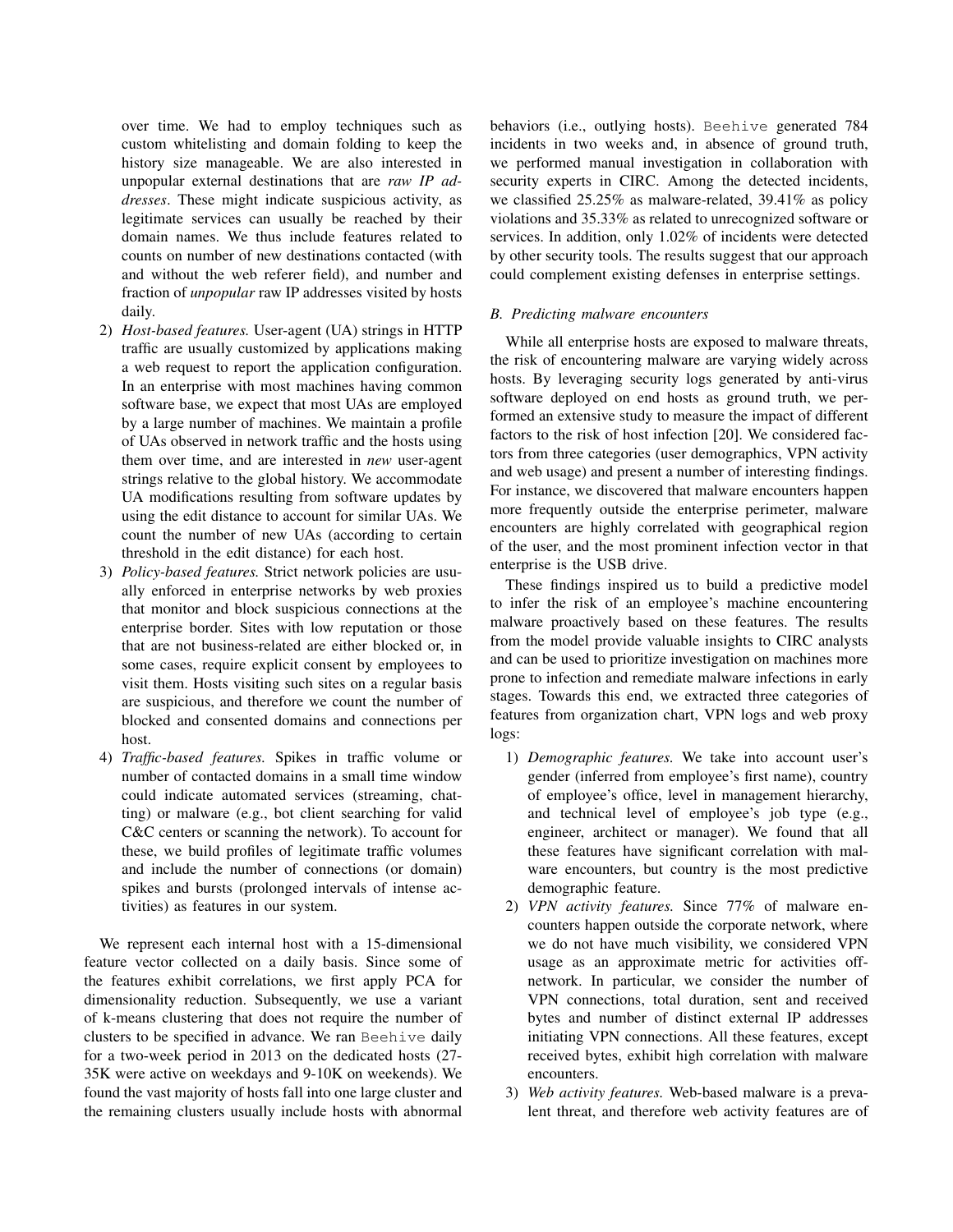interest in our model. Our intuition is that employees visiting high-risk sites more frequently or having higher Internet exposure are more likely to encounter malware. To capture this, we investigate features related to categories of web sites visited, aggregate volumes of web traffic, and connections to blocked or low-reputation sites. The web proxies deployed by the enterprise automatically tag visited web sites into different categories (e.g., business, entertainment, social networks, etc.). We found several of these (file transfer, social networks, chat) having high correlation with malware encounters.

As the majority of features are categorical, we employed a two-stage feature selection process. First, we use a standard binary representation of categorical features and build a logistic regression model separately for each category with the goal of finding the binary features correlated with malware encounters. Second, we combine the statistically significant features selected in the first stage to build the final model. Our final model uses a total of 20 features from all categories.

We collected four months of data in 2013 and used the first two months for training the risk model and the remaining for testing. We ranked the machines in testing set by the predicted risk score and evaluated against the ground truth. It turns out that the machines ranked highly by the predictive model have a much higher rate of encountering malware: 51% of the top 1000 machines in the testing set encountered malware, which is three times higher than the overall malware encounter rate (15.31%). This demonstrates that our model could prioritize effectively the set of hosts at high risk of infection, and can be used by the enterprise to take proactive remediation measures.

## *C. Detecting malicious communication*

Modern advanced malware and targeted attacks span multiple stages in the attack lifecycle [9]. APT campaigns tend to advance very slowly to evade detection and are able to persist in victim environments for years without detection. During the *malware delivery* stage, a victim machine gets malicious payload through a number of infection vectors, such as social engineering, USB drives or web-based attacks. Subsequently, backdoors are typically installed on the victim machine to initiate regular communication with a commandand-control (C&C) center and allow attackers remote access to the enterprise network (as inbound connections are blocked by enterprise policies). Once attackers are inside the victim network, they start to propagate to other machines, elevate their privileges and reach the target of interest to perform data exfiltration or reach their objectives.

We have developed semi-supervised learning methods to detect unusual communication patterns during the automated early stages of these campaigns [13]. Our main insight is that typical infection patterns are quite similar across many attack vectors and can be distinguished from legitimate connections. For instance, attackers might use different domains or IP addresses for communicating with victim machines, but they typically exhibit similarities in the IP address space, hosts that contact them, web connections and certain timing patterns. These domains are most of the time uncommon destinations, yielding low volumes of traffic from enterprise hosts.

We aim to detect malicious external communications by applying a graph inference technique called *belief propagation*, a message-passing algorithm designed to infer the label of a node (in our case, probability of the node being malicious), based on prior knowledge of the node state and information of its neighbors. We construct a bipartite communication graph that models the relationships between internal hosts and the external destinations they visit. Starting from a set of *seed domains* (known malicious domains), we add to the graph all hosts visiting them, and then compute a risk score for each unpopular domain visited by those hosts. To keep the size of our graphs small, we only add to the graph domains with score above a certain threshold (those are at higher risk). We iterate this process until the algorithm converges or a maximum number of iterations is reached. For computing each domain's risk score, we use a regression model trained on data labeled with the VirusTotal cloud anti-virus engine. The model is built with features related to the domain's connectivity, web connection information, registration data and timing patterns.

To seed the belief propagation algorithm we use either known malicious domains or known infected hosts. We also built a detector for C&C communication in [12, 13] that is based on another regression model (trained on a month of labeled data using VirusTotal), and can be used to initialize belief propagation. Alternatively, we used known malicious domains from different commercial blacklists, or known infected hosts already investigated by the CIRC to initialize the algorithm. The features leveraged by our two regression models are:

- 1) *Domain connectivity.* This measures the number of hosts contacting the domain. Intuitively, unpopular domains are more likely to be involved in malicious activities.
- 2) *Web connection features.* Connections without web referer might denote automated communication (as expected in the C&C stage), thus we consider the fraction of hosts contacting a domain without the web referer field. We also look for hosts using unpopular user-agent (UA) strings (those observed in a small number of hosts). To determine the UA popularity, we leverage the UA profiler we built.
- 3) *Registration data features.* Sites under attacker's control tend to use more recently registered domains than legitimate ones, and these domains have shorter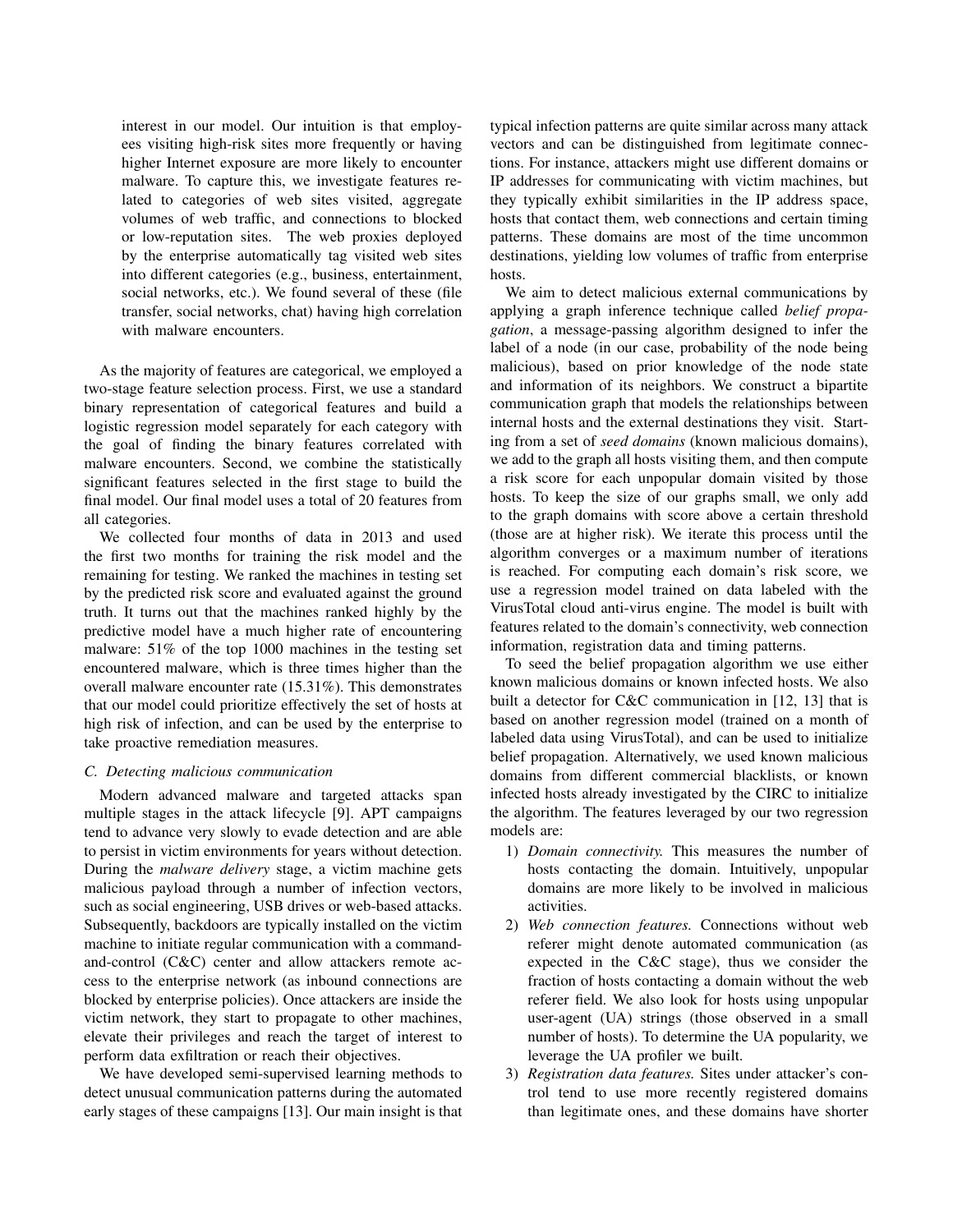

Figure 4. An example of two communities of domains related to two campaigns in the bipartite communication graph.

validity period. We extract two features from public WHOIS data: domain age (days since registration) and domain validity (days until registration expires).

Our results on two large-scale datasets demonstrate that belief propagation is capable of revealing the full span of a malicious campaign. We participated in the LANL *APT infection discovery discovery challenge* [3] and successfully identified the simulated attacks in the 1.15TB anonymized DNS log dataset released by LANL (with accuracy of 98.33% and false positive rate of  $3.72 \cdot 10^{-5}$ %). We also scaled our method to process 38TB of enterprise proxy logs and discovered in one month 265 malicious connections involving 945 hosts. For validation, we used VirusTotal scanning and manual investigation by security experts, and show our results in Figure 5. We confirmed 132 domains (49.81%) malicious with VirusTotal (denoted *known malicious*), but these were new findings for the enterprise. Interestingly, 70 domains (26.4%) were confirmed through manual investigation (denoted *new malicious*). These are entirely new malicious domains not known to the community. In a monthlong timeframe, we flagged 63 domains as false positives (bringing our false positive rate to  $3.41 \cdot 10^{-4}\%$ %). This results in 2 false positives on average per day, which is very manageable for the CIRC. Nevertheless, our system can be configured with different risk score thresholds to tune the number of alerts.

## V. RELATED WORK

A number of research groups also looked into web proxy log analysis in enterprise networks and developed applications aiming to uncover malicious activities. Manadhata et



Figure 5. Detection results of belief propagation on one month of data.

al. [8] applied belief propagation on the host-domain bipartite graph built using enterprise log data to detect malicious domains. Similarly, Carter et al. [2] modeled the domain-to-IP relations in a bipartite graph and applied a method called Probabilistic Threat Propagation to find malicious domains that share the same IP infrastructure. We design a variant of belief propagation that builds the communication graph incrementally starting from known malicious domains or known infected hosts, and can scale to the volume of logs collected by a large enterprise.

Malware downloads can be detected as well from analyzing network traffic, as suggested by previous research. Invernizzi et al. [5] developed a system called Nazca to identify malware distribution network from HTTP logs collected by Internet Service Providers (ISPs). Vadrevu et al. [17] developed AMICO which reconstructs the relations between downloaders and files from the academic network traffic and applied a provenance classifier to detect malware downloads. Nelms et al. [10] built WebWitness, a system inspecting the download path recovered from the academic network traffic and identifies the paths leading to drive-by-download attacks. Following this work, the authors developed a detection system targeting social-engineering download attacks and measured the characteristics of such attacks [11]. Since malware authors continuously produce new malware variants, the rules learnt from training samples could be easily evaded. A recent work by Bartos et al. [1] showed that network logs could be converted into representations robust against common changes of malware behaviors.

The closest to our framework is a system developed at IBM Research processing different enterprise data sources, such as logs from web proxies, DNS servers, firewall and VPN servers. Multiple applications have been developed on top of the framework. For instance, Kaleido [19] attributes network traffic to users and MUSE [4] scores the security risk of entities in enterprise network. They also proposed an analysis engine named FCCE to correlate data with